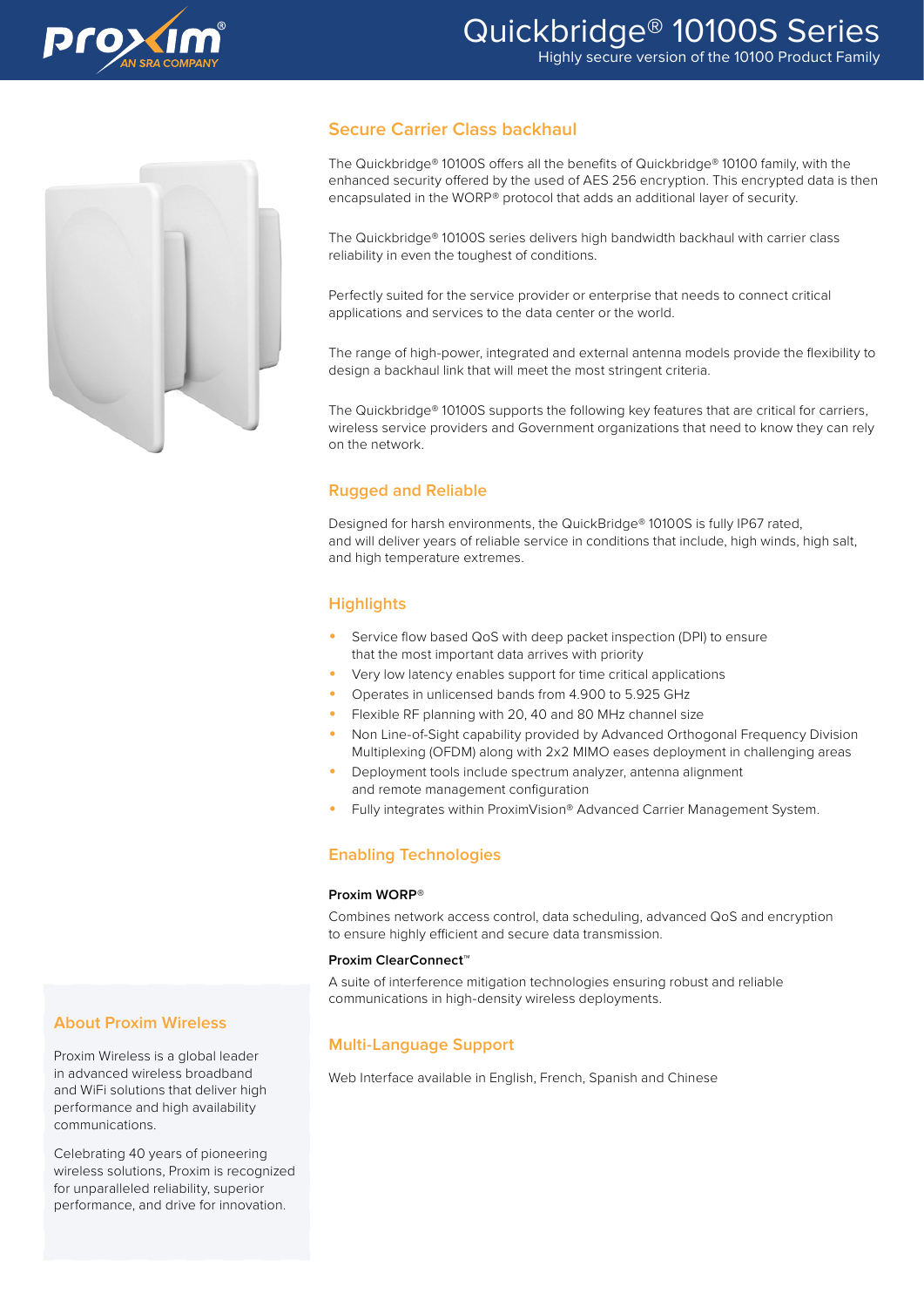# Specifications

| <b>PRODUCT MODELS</b>                                                                                                    | <b>PART NUMBERS</b>                                                                                                                                                                                                                                                                        |                                                          |                                                                                                  |                     |  |  |
|--------------------------------------------------------------------------------------------------------------------------|--------------------------------------------------------------------------------------------------------------------------------------------------------------------------------------------------------------------------------------------------------------------------------------------|----------------------------------------------------------|--------------------------------------------------------------------------------------------------|---------------------|--|--|
| QB-10100S-LNK                                                                                                            | Tsunami® QB 10100 Link, AES 256, 867 Mbps, MIMO 2x2, Type-N Connectors                                                                                                                                                                                                                     | 902-00855 QB-10100S-LNK-US<br>902-00950 QB-10100S-LNK-WD |                                                                                                  |                     |  |  |
| QB-10150S-LNK                                                                                                            | Tsunami® QB 10150 Link, AES 256, 867 Mbps, MIMO 2x2, 22 dBi panel antenna                                                                                                                                                                                                                  | 902-00857 QB-10150S-LNK-US<br>902-00952 QB-10150S-LNK-WD |                                                                                                  |                     |  |  |
| <b>INTERFACES</b>                                                                                                        |                                                                                                                                                                                                                                                                                            |                                                          |                                                                                                  |                     |  |  |
| WIRED ETHERNET<br>WIRELESS PROTOCOL                                                                                      | Two auto MDI-X RJ45 10/100/1000Mbps Ethernet (Port #1 with PoE in & Data, Port #2 with PoE out & Data)<br>WORP® (Wireless Outdoor Router Protocol)                                                                                                                                         |                                                          |                                                                                                  |                     |  |  |
| <b>RADIO &amp; TX SPECS</b>                                                                                              |                                                                                                                                                                                                                                                                                            |                                                          |                                                                                                  |                     |  |  |
| <b>MIMO</b><br><b>MODULATION</b><br><b>FREQUENCY</b><br>CHANNEL SIZE<br>DATA RATE<br><b>TX POWER</b><br>TX POWER CONTROL | 2x2:2<br>OFDM with BPSK, QPSK, QAM16, QAM64, QAM256<br>4.900 - 5.925 GHz (Subject to Country Regulations)<br>80 MHz, 40 MHz and 20 MHz<br>MCS 0 to 9 with Dynamic Data Rate Selection<br>Up to 28 dBm (dual chain)<br>0 - 27 dB, in 1 dB steps. Automatic TPC with configurable EIRP limit |                                                          |                                                                                                  |                     |  |  |
|                                                                                                                          | <b>80 MHz</b>                                                                                                                                                                                                                                                                              |                                                          | 40 MHz                                                                                           | 20 MHz              |  |  |
| TX POWER (dual RF)                                                                                                       | <b>MCSO: 28</b>                                                                                                                                                                                                                                                                            | <b>MCS0: 28</b>                                          |                                                                                                  | MCS0: 29            |  |  |
|                                                                                                                          | MCS9: 21                                                                                                                                                                                                                                                                                   | MCS9: 22                                                 |                                                                                                  | MCS8: 25            |  |  |
| RX SENSITIVITY (Per=10%)                                                                                                 | MCS0: -89                                                                                                                                                                                                                                                                                  | MCS0: -93                                                |                                                                                                  | MCS0: -94           |  |  |
|                                                                                                                          | MCS9: -68                                                                                                                                                                                                                                                                                  | MCS9: -71                                                |                                                                                                  | MCS8: -74           |  |  |
| THROUGHPUT (RFC 2544)                                                                                                    | Up to 672 Mbps                                                                                                                                                                                                                                                                             | Up to 324 Mbps                                           |                                                                                                  | Up to 137 Mbps      |  |  |
| <b>OTHER</b>                                                                                                             | Dynamic Channel Selection (DCS) based on interference detection, Dynamic Frequency Selection (DFS) based on radar signature<br>Automatic Transmit Power Control (ATPC) with EIRP limit support                                                                                             |                                                          |                                                                                                  |                     |  |  |
| <b>ANTENNA</b>                                                                                                           |                                                                                                                                                                                                                                                                                            |                                                          |                                                                                                  |                     |  |  |
| QB-10100S-EPA<br>QB-10150S-EPR                                                                                           | Two N-type Connectors with built-in Surge Protection<br>Integrated 2x2 MIMO 22dBi Dual Polarized 1 foot Panel Antenna                                                                                                                                                                      |                                                          |                                                                                                  |                     |  |  |
| <b>MANAGEMENT</b>                                                                                                        |                                                                                                                                                                                                                                                                                            |                                                          |                                                                                                  |                     |  |  |
| <b>REMOTE</b><br><b>SNMP</b><br><b>OTHER</b><br>Multi-Language Support                                                   | Telnet and SSH, Web GUI and SSL/TLS, TFTP, SNMPv3<br>SNMP v1-v2c-v3, RFC-1213, RFC-1215, RFC-2790, RFC-2571, RFC-3412, RFC-3414, Private MIB<br>Syslog, sFlow™ agent, SNTP and local time, Spectrum analyzer<br>Web Interface available in English, French, Spanish and Chinese            |                                                          |                                                                                                  |                     |  |  |
| <b>SYNCHRONIZATION</b>                                                                                                   |                                                                                                                                                                                                                                                                                            |                                                          |                                                                                                  |                     |  |  |
|                                                                                                                          | Pass-trough SyncE and Precision Time Protocol (IEEE 1588v2) Ethernet Synchronization                                                                                                                                                                                                       |                                                          |                                                                                                  |                     |  |  |
| <b>SECURITY</b>                                                                                                          |                                                                                                                                                                                                                                                                                            |                                                          |                                                                                                  |                     |  |  |
| <b>ENCRYPTION</b><br><b>AUTHENTICATION</b>                                                                               | AES 128 and AES 256<br>Internal MAC Address Control List, Radius based Authentication (with VLAN and QoS provisioning)                                                                                                                                                                     |                                                          |                                                                                                  |                     |  |  |
| QoS                                                                                                                      |                                                                                                                                                                                                                                                                                            |                                                          |                                                                                                  |                     |  |  |
| Asymmetric Bandwidth Control<br>Packet Classification<br>Capabilities<br>Scheduling                                      | Asymmetric UL/DL committed and maximum information rate per service flow<br>802.1p priority, IPTOS, VLAN ID, IP addresses, ports, Ethernet addresses, IP protocol, and EtherType<br>Best Effort, Real Time Polling Services                                                                |                                                          |                                                                                                  |                     |  |  |
| <b>NETWORK</b>                                                                                                           |                                                                                                                                                                                                                                                                                            |                                                          |                                                                                                  |                     |  |  |
| <b>MODES</b><br><b>IP STACK</b><br><b>GATEWAY FEATURES</b><br><b>VLAN</b>                                                | Bridging (support LACP through external switches), Routing (RIP v2 and IP tunneling)<br>IPv4 and IPv6 simultaneously<br>DHCP Server & relay, NAT with Std ALGs, PPPoE end point with Proxy DNS<br>802.1Q: Management VLAN. Transparent, Access, Trunk and Mixed mode. QinQ double tagging  |                                                          |                                                                                                  |                     |  |  |
| <b>POWER</b>                                                                                                             | <b>INPUT</b>                                                                                                                                                                                                                                                                               | <b>OUTPUT</b>                                            |                                                                                                  |                     |  |  |
|                                                                                                                          | 36 to 57 VDC via Ethernet port1 (Power over Ethernet)<br>12 VDC via Access port<br>Power should not be provided simultaneously on both ports.                                                                                                                                              |                                                          | 48 to 57 VDC - 25 Watt on Ethernet port2<br>(PoE - software controlled)<br>12 VDC on Access port |                     |  |  |
| <b>POWER CONSUMPTION</b>                                                                                                 |                                                                                                                                                                                                                                                                                            |                                                          |                                                                                                  |                     |  |  |
|                                                                                                                          | 14 Watt typical, 17.5 Watt maximum                                                                                                                                                                                                                                                         |                                                          |                                                                                                  |                     |  |  |
| <b>ENVIRONMENTAL SPECS</b>                                                                                               | <b>OPERATING TEMPERATURE</b>                                                                                                                                                                                                                                                               | <b>STORAGE TEMPERATURE</b>                               | <b>HUMIDITY - IP RATING</b>                                                                      | <b>WIND LOADING</b> |  |  |
|                                                                                                                          | -40 $\degree$ to 60 $\degree$ C<br>(-40° to 140° Fahrenheit)                                                                                                                                                                                                                               | -50° to 70°C<br>(-58° to 158° Fahrenheit)                | 100% relative humidity - IP67                                                                    | 200 km/h (125 mph)  |  |  |